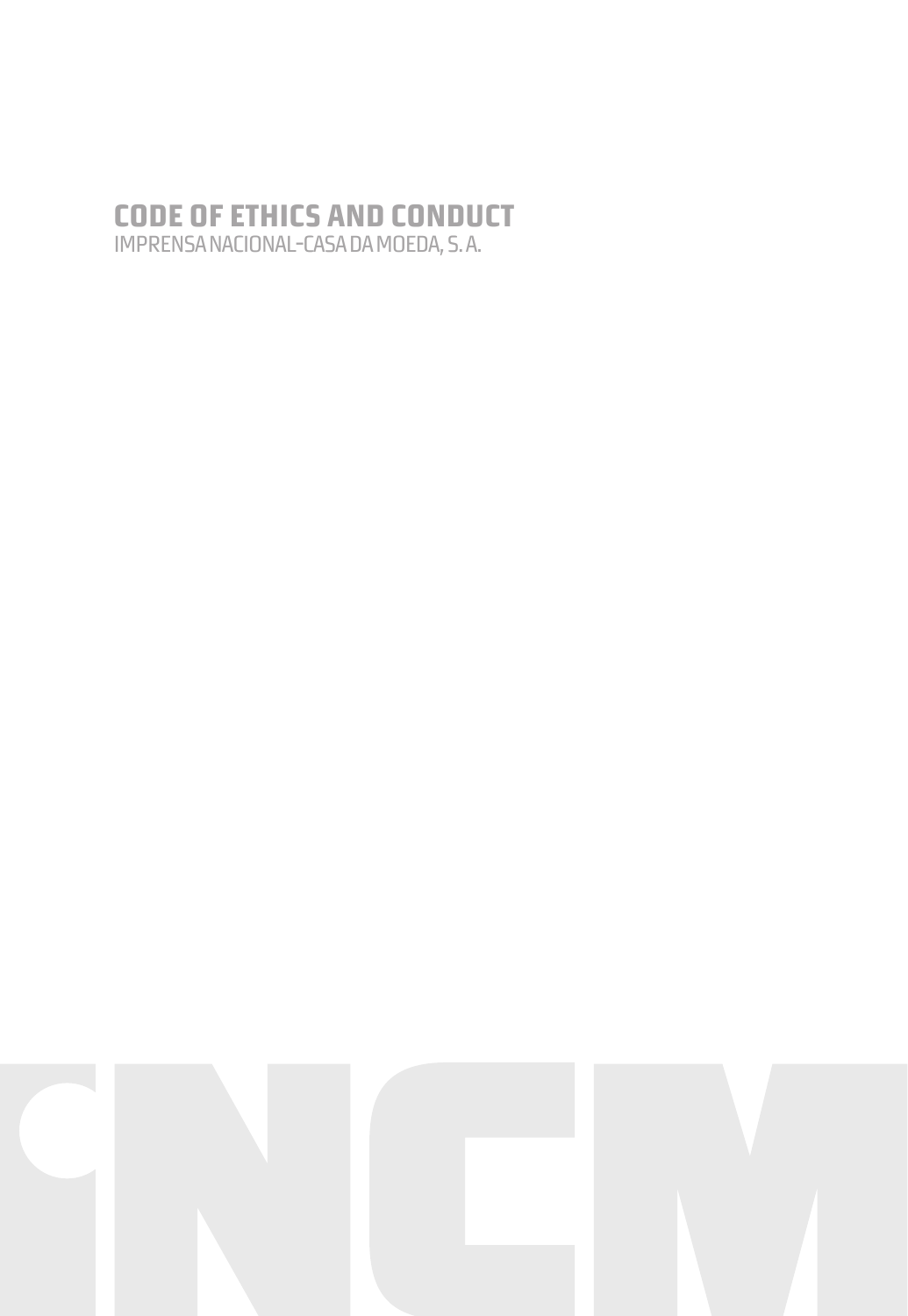| $\pm$                     |                                                                                                                        |                                                                                                                                                                                           |       |
|---------------------------|------------------------------------------------------------------------------------------------------------------------|-------------------------------------------------------------------------------------------------------------------------------------------------------------------------------------------|-------|
| $\left. +\right.$         |                                                                                                                        |                                                                                                                                                                                           |       |
| $\left\vert +\right\vert$ |                                                                                                                        |                                                                                                                                                                                           |       |
| $\left\vert +\right\vert$ |                                                                                                                        |                                                                                                                                                                                           |       |
| $\,+\,$                   |                                                                                                                        | where $\mathcal{L} = \mathcal{L} + \mathcal{L}$ and $\mathcal{L} = \mathcal{L} + \mathcal{L}$ and $\mathcal{L} = \mathcal{L} + \mathcal{L}$ and $\mathcal{L} = \mathcal{L} + \mathcal{L}$ | $\pm$ |
| $\,+\,$                   | $\begin{array}{cccccccccccccc} + & & & & & & + & & & & & + & & & & & + & & & & & \end{array}$                          |                                                                                                                                                                                           | $\pm$ |
| $\,+\,$                   | where $\frac{1}{2}$ is the contract of $\frac{1}{2}$ in the contract of $\frac{1}{2}$ is the contract of $\frac{1}{2}$ |                                                                                                                                                                                           | $\pm$ |
|                           |                                                                                                                        |                                                                                                                                                                                           |       |

 $\frac{1}{2}$  $\frac{1}{2}$  $\color{red}{+}$  $\label{eq:3} +$  $\color{red}{+}$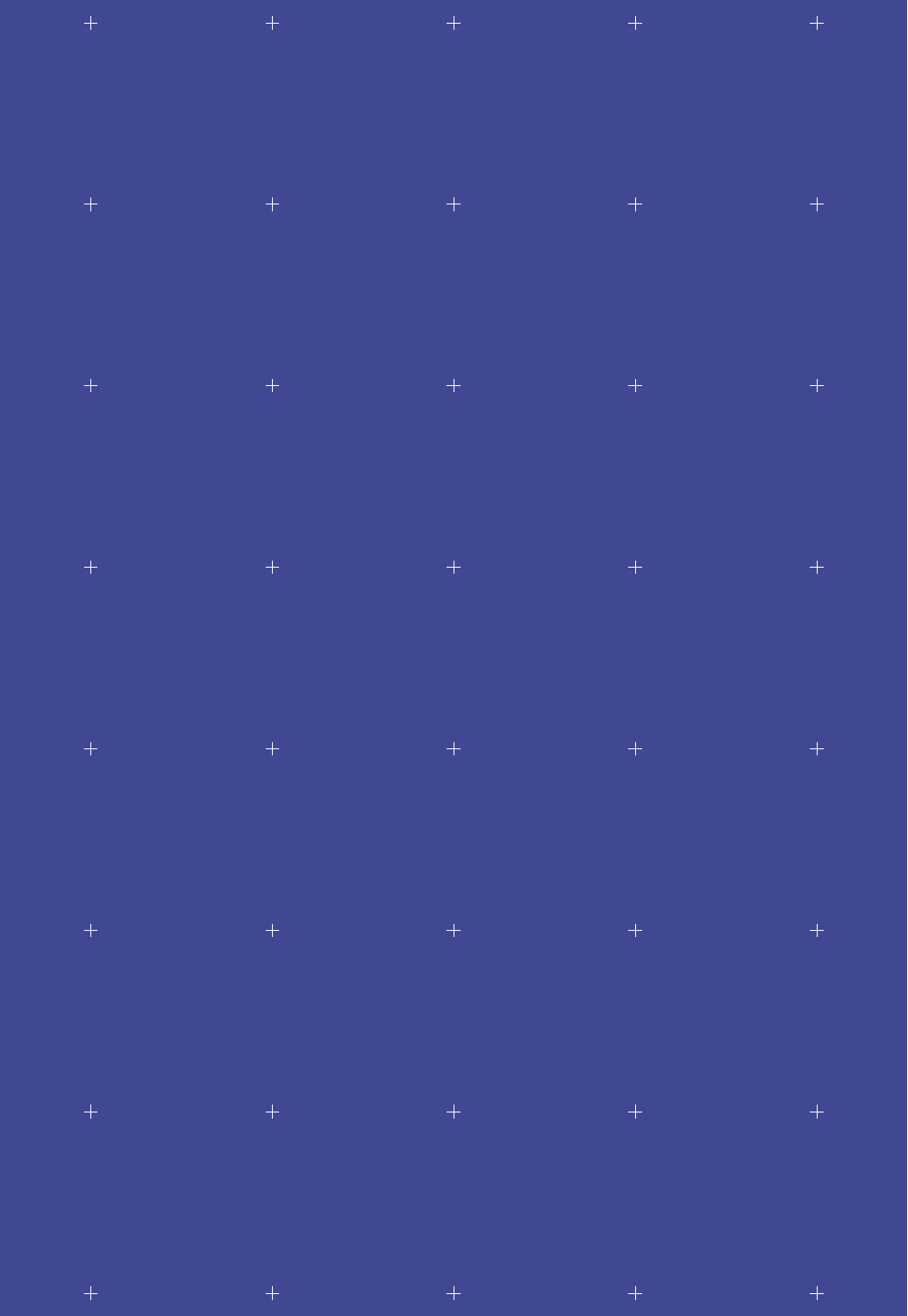## **CONTENTS**

#### **PAGE**

| 5        | <b>PREAMBLE</b>                                           |
|----------|-----------------------------------------------------------|
| 7        | 1. INCM MISSION                                           |
| 7        | <b>2. INCM VALUES</b>                                     |
| 8        | 3. INCM VISION                                            |
| 8        | <b>4. SCOPE OF APPLICATION</b>                            |
| 9        | <b>OPERATIVE PART</b>                                     |
| 9        | <b>5. BEHAVIOURAL REGULATIONS</b>                         |
| 9        | <b>6. GENERAL REGULATIONS</b>                             |
| 9        | 6.1. COMPLIANCE WITH LEGISLATION AND REGULATIONS          |
| 9        | 6.2. SUPERVISORY AND OVERSIGHT AUTHORITIES                |
| 9        | 6.3. FREEDOM OF ASSOCIATION                               |
| 10       | 6.4. PROTECTION OF HUMAN RIGHTS                           |
| 10       | 6.5. PROHIBITION OF DISCRIMINATION                        |
| 10       | 6.6. PROHIBITION OF HARASSMENT                            |
| 10       | 6.7. RIGHT TO PRIVACY                                     |
| 10<br>10 | 6.8. GIFTS                                                |
| 11       | 6.9. COMBATING CORRUPTION<br>6.10. CONFLICTS OF INTEREST  |
| 11       | 6.11. SECURITY AND CONFIDENTIALITY                        |
| 11       | 7. STAKEHOLDER RELATIONS                                  |
| 11       | 7.1. RELATIONS BETWEEN EMPLOYEES                          |
| 12       | 7.2. SHAREHOLDER RELATIONS                                |
| 13       | 7.3. CUSTOMER RELATIONS                                   |
| 13       | 7.4. RELATIONS WITH SUPPLIERS AND OTHER PARTNERS          |
| 14       | 7.5. COMMUNITY RELATIONS IN GENERAL                       |
| 14       | 7.6. ENVIRONMENTAL RELATIONS                              |
| 14       | <b>8. GUARANTEE OF COMPLIANCE</b>                         |
| 14       | 8.1. PUBLICATION                                          |
| 15       | 8.2. COMPLIANCE WITH REGULATIONS                          |
| 15       | 8.3. COMPLAINTS                                           |
| 15       | 8.4. CONFIDENTIALITY                                      |
| 15       | <b>9. THE ETHICS COMMITTEE</b>                            |
| 15       | 9.1. MISSION                                              |
| 15       | 9.2. REGULATIONS                                          |
| 15       | 9.3. CONTACT                                              |
| 15       | 10. APPROVAL AND REVIEW OF THE CODE OF ETHICS AND CONDUCT |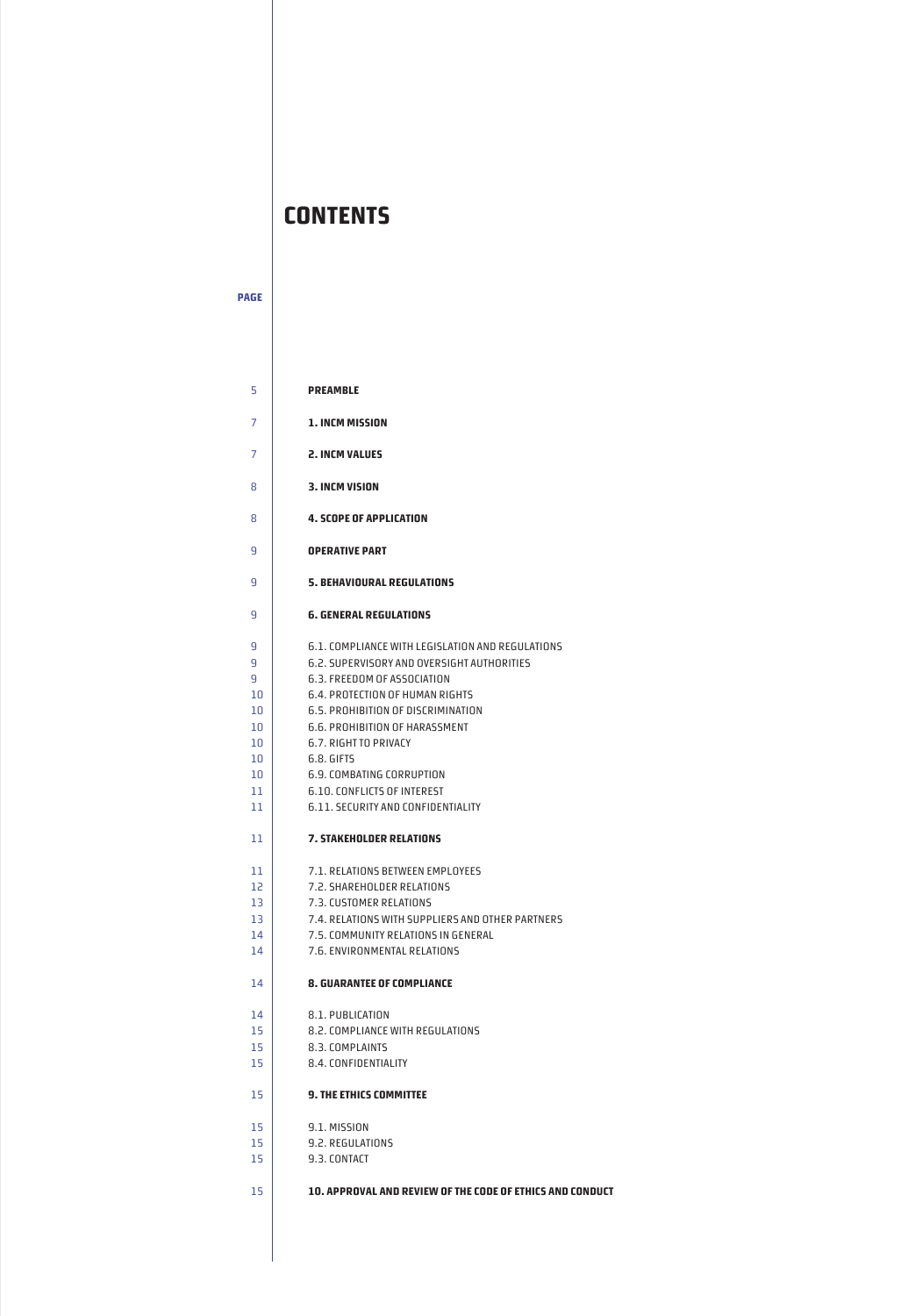| $\pm$             |                                                                                                                                                             |            |                                                                                         |       |
|-------------------|-------------------------------------------------------------------------------------------------------------------------------------------------------------|------------|-----------------------------------------------------------------------------------------|-------|
| $\label{eq:3} +$  |                                                                                                                                                             |            | $+$                                                                                     |       |
| $\label{eq:3} +$  |                                                                                                                                                             |            |                                                                                         |       |
| $\left. +\right.$ |                                                                                                                                                             |            | $\begin{array}{cccccccccccccc} + & & & & & & + & & & & + & & & & + & & & & \end{array}$ |       |
| $\,+\,$           | where $\frac{1}{2}$ is the contract of $\frac{1}{2}$ is the contract of $\frac{1}{2}$ is the contract of $\frac{1}{2}$ is the contract of $\frac{1}{2}$     |            |                                                                                         | $\pm$ |
| $\,+\,$           | $+$<br>$\frac{1}{2} \left( \frac{1}{2} \right) \left( \frac{1}{2} \right) \left( \frac{1}{2} \right) \left( \frac{1}{2} \right) \left( \frac{1}{2} \right)$ | $\sim$ $+$ |                                                                                         | $\pm$ |
| $\,+\,$           | $\begin{array}{cccccccccccccc} + & & & & & & + & & & & & + & & & & & + & & & & & \end{array}$                                                               |            |                                                                                         | $\pm$ |
|                   |                                                                                                                                                             |            |                                                                                         |       |

 $\color{red}{+}$  $\frac{1}{2}$  $\color{red}{+}$  $\label{eq:3} +$  $\label{eq:3} +$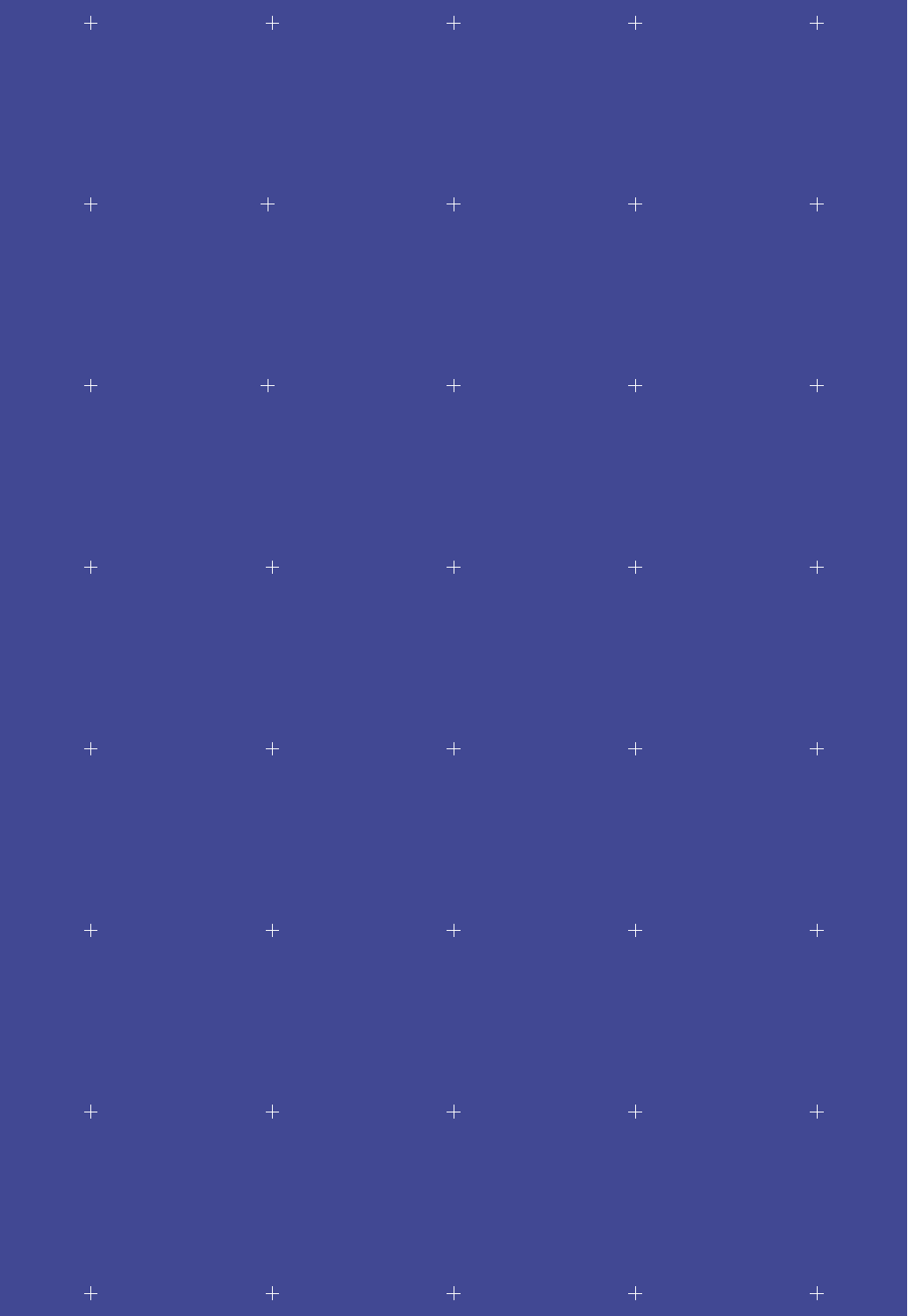## **PREAMBLE**

Ever since the early days of it business, all activities of Imprensa Nacional – Casa da Moeda, S. A. (INCM) have aimed to comply with legislation and ethically acceptable regulations. This has allowed the company to win the trust of all of its stakeholders.

The main aim of the Code of Ethics and Conduct is to raise awareness of INCM's values among all stakeholders and to define a set of behavioural rules that specifically shape and assign value to the behaviour of all employees during the course of their professional activity, allowing the following three major objectives to be achieved:

**Contribute** to strengthening the INCM team and cultural spirit among all employees, and the sense of belonging that they feel towards the company;

**Strengthen** among all employees and service providers the commitment to adopt this code, and to respect any appropriate rules of conduct regarding their relations with all stakeholders while carrying out their professional activity at the service of the company;

**Create** a fundamental cornerstone for preventing and mitigating errors and the risk of fraud, to achieve a proactive approach towards fraud risk prevention and management;

Finally, **provide an incentive** for relations between INCM and all stakeholders, based on trust and mutual respect, in full awareness of the fact that society recognises that these values are some of INCM'S main assets.

The following standards were taken into account while drawing up the Code of Ethics and Conduct: NP 4460-1:2007 "Ethics in Organisations Part 1 — Guidelines for drafting and implementing codes of ethics in organisations" and NP 4460:2010 "Ethics in Organisations Part 2—Guidelines for drafting, implementing and establishing codes of ethics in organisations". It aims to be a document with which all employees can identify, providing them with guidelines to ensure that their activities are based on ethically sustainable behaviour, to bolster our commitment to safeguarding the reputation of INCM and to accomplishing our mission at the service of citizens and business.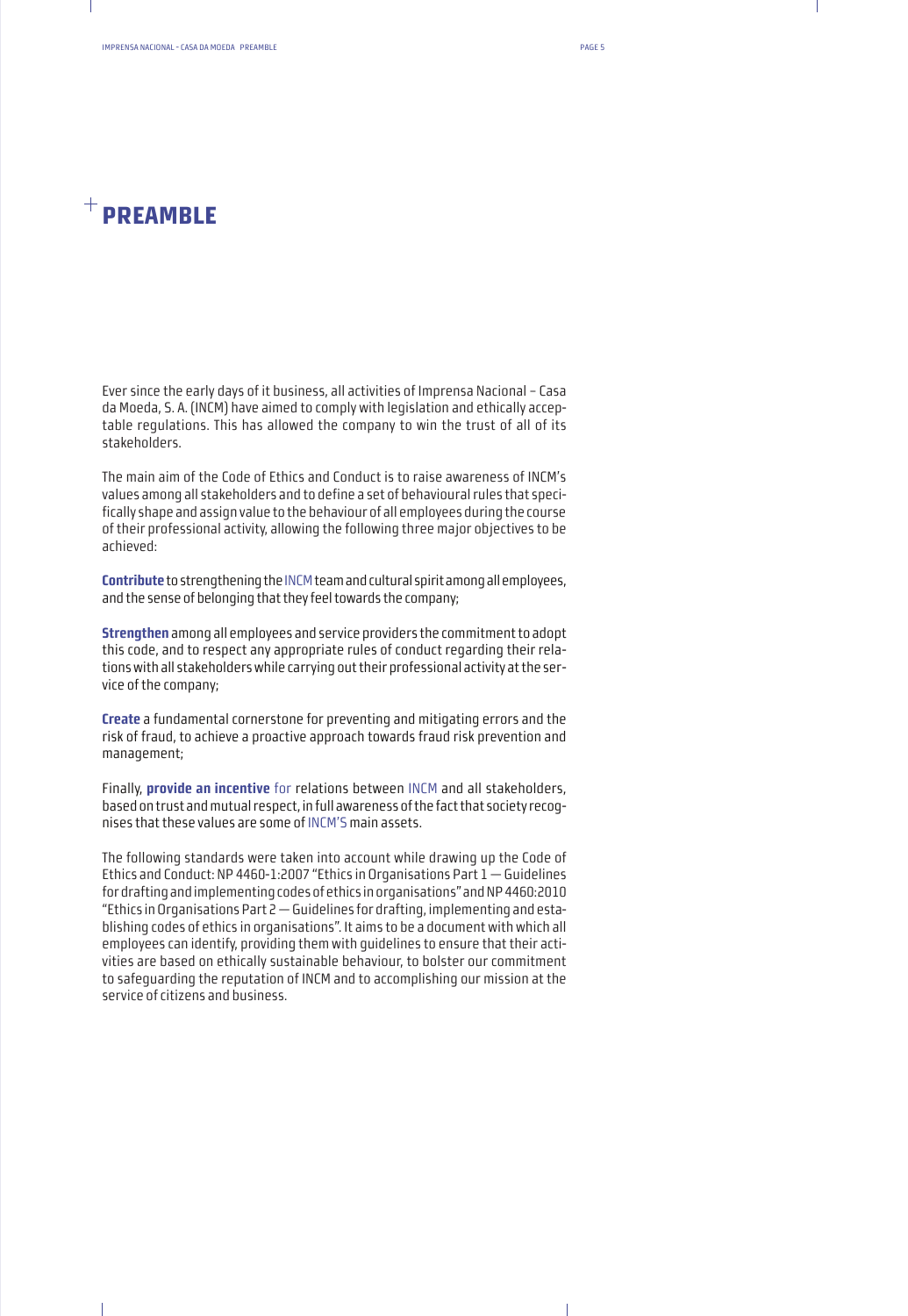| $\pm$                     |                                                                                                                                                                                           |  |       |
|---------------------------|-------------------------------------------------------------------------------------------------------------------------------------------------------------------------------------------|--|-------|
| $\frac{1}{2}$             |                                                                                                                                                                                           |  |       |
| $\frac{1}{2}$             |                                                                                                                                                                                           |  |       |
| $\left\vert +\right\vert$ |                                                                                                                                                                                           |  |       |
| $\,+\,$                   | where $\mathcal{L} = \mathcal{L} + \mathcal{L}$ and $\mathcal{L} = \mathcal{L} + \mathcal{L}$ and $\mathcal{L} = \mathcal{L} + \mathcal{L}$ and $\mathcal{L} = \mathcal{L} + \mathcal{L}$ |  | $\pm$ |
| $\,+\,$                   | $\begin{array}{cccccccccccccc} + & & & & & & + & & & & & + & & & & & + & & & & & \end{array}$                                                                                             |  | $\pm$ |
| $\,+\,$                   | where $\frac{1}{2}$ is the contract of $\frac{1}{2}$ in the contract of $\frac{1}{2}$ is the contract of $\frac{1}{2}$                                                                    |  | $\pm$ |
|                           |                                                                                                                                                                                           |  |       |

 $\frac{1}{2}$  $\frac{1}{2}$  $\color{red}{+}$  $\label{eq:3} +$  $\color{red}{+}$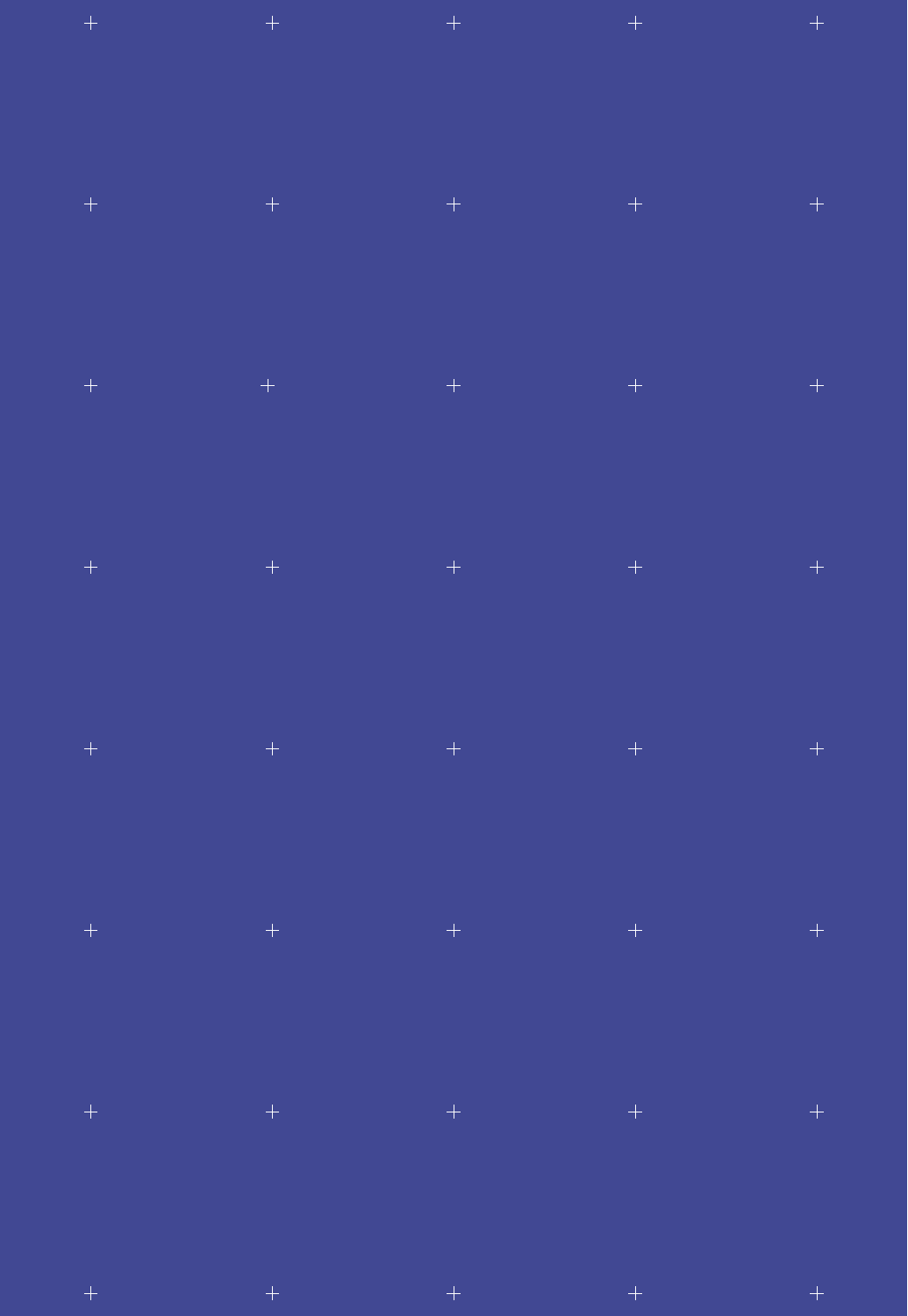## $+$ **INTRODUCTION**

## **1. INCM MISSION**

To create, produce and supply goods and services that require high security standards, focused on the customer and on innovative solutions.

#### **2. INCM VALUES**

From eight centuries of activity, as well as from its predecessor entities, the INCM has inherited a long-lasting set of values that form part of its identity. Without losing sight of these essential origins, the culture of INCM's institutional positioning has now evolved to reflect a broader and more up-to-date set of values, which express its most notable dimensions:

- · Corporate culture;
- · Sustainable development;
- · Responsibility towards employees;
- · Respect for gender equality and non-discrimination;
- · Customer satisfaction;
- · Service to the citizen;
- · Involvement and collaboration;
- · Network innovation;
- · Continuous improvement;
- · Excellence.

#### INCM's culture is therefore based on the following:

• Protecting shareholder interests through safeguarding the INCM's character, nature and public attributes for which it was created and which serve as a basis for its evolution. Shareholder interests are also guaranteed by the way in which the company is governed, based on the principles of the reliability, relevance and transparency of the management information that is produced and published;

• Meeting the expectations of citizens in terms of the quality of products and services that it provides to its customers, and in terms of the close cooperative relationship with suppliers and other business partners, which gives it a specific capacity to innovate within a network;

• The professional conduct of all employees, that should be governed by principles of integrity, honesty, confidentiality, dedication and diligence, by meeting established standards - particularly quality standards - and by seeking excellence and continuous improvement;

• The permanent quest for sustainable development, based on the capacity to create and distribute wealth to society, by placing a particular emphasis on guaranteeing the well-being of its employees. This aspect also extends to the use of best environmental practices in order to minimise its impact and to serve as an example for all its partners; it also significantly intervenes in the well-being of society by supporting institutions and causes with a recognised public merit. Furthermore, it is with the greatest responsibility that INCM assumes its duties and commitments in terms of the transparency of its conduct and its social, environmental and economic awareness.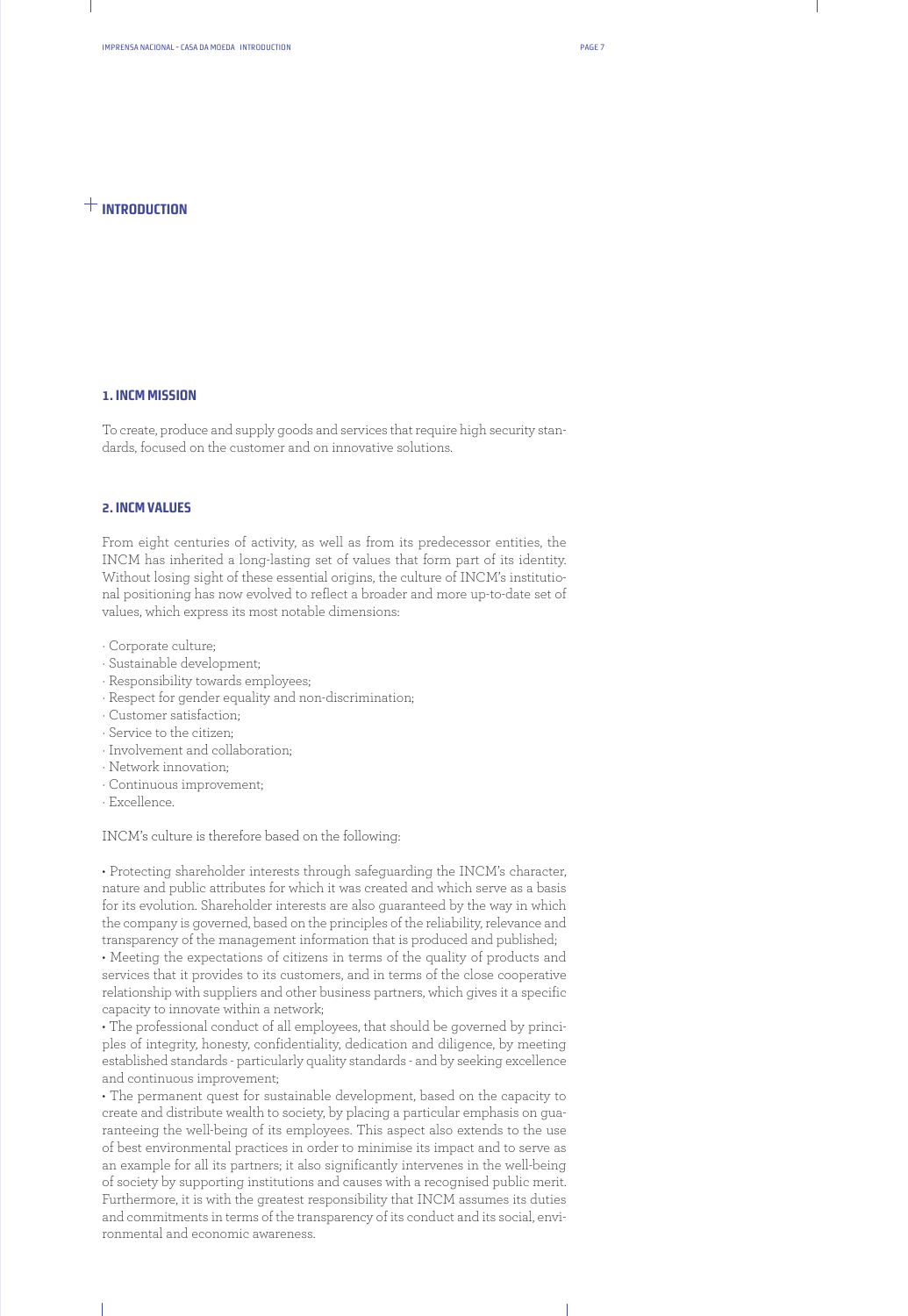• In full awareness of the fact that its human resources are its greatest asset, and that the successful outcome of the challenges faced by the company now and in the future depends on them, INCM assumes responsibility for providing all of its employees with the safety and well-being conditions that are essential for their professional and personal development, along with a collaborative environment and absolute respect for gender equality and non-discrimination.

#### **3. INCM VISION**

Based on these values, it is INCM's ambition to be recognised, both nationally and internationally, as a leader in security services and products essential to society, and as a promoter of Portuguese language and culture.

This vision is based on up-to-date and transparent management practices that allow its activity to be carried out subject to market competition, without prejudicing a permanent focus on pursuing its respective public mission, by providing a high level of service and ensuring the evolution of all employees, in partnership with all stakeholders and considering all of the company's social and environmental responsibilities.

#### **4. SCOPE OF APPLICATION**

The Code of Ethics and Conduct aims to contribute to bolstering the organisational culture by promoting a social responsibility policy by clearly and objectively stating the ethical behavioural requirements that are accepted and practised by all parties involved. It covers all of the INCM's employees, without prejudice to other applicable legal or regulatory provisions, and without affecting any other regulations to which they may be bound while carrying out specific functions. Employees are defined as all INCM management personnel and employees, temporary or permanent, trustees or representatives, as well as other people providing services to the company on an ongoing or temporary basis, who commit to adhering to the obligations laid down in the Code of Ethics and Conduct as if they were their own.

Therefore, all stakeholders must be aware of, and identify with the Code of Ethics and Conduct.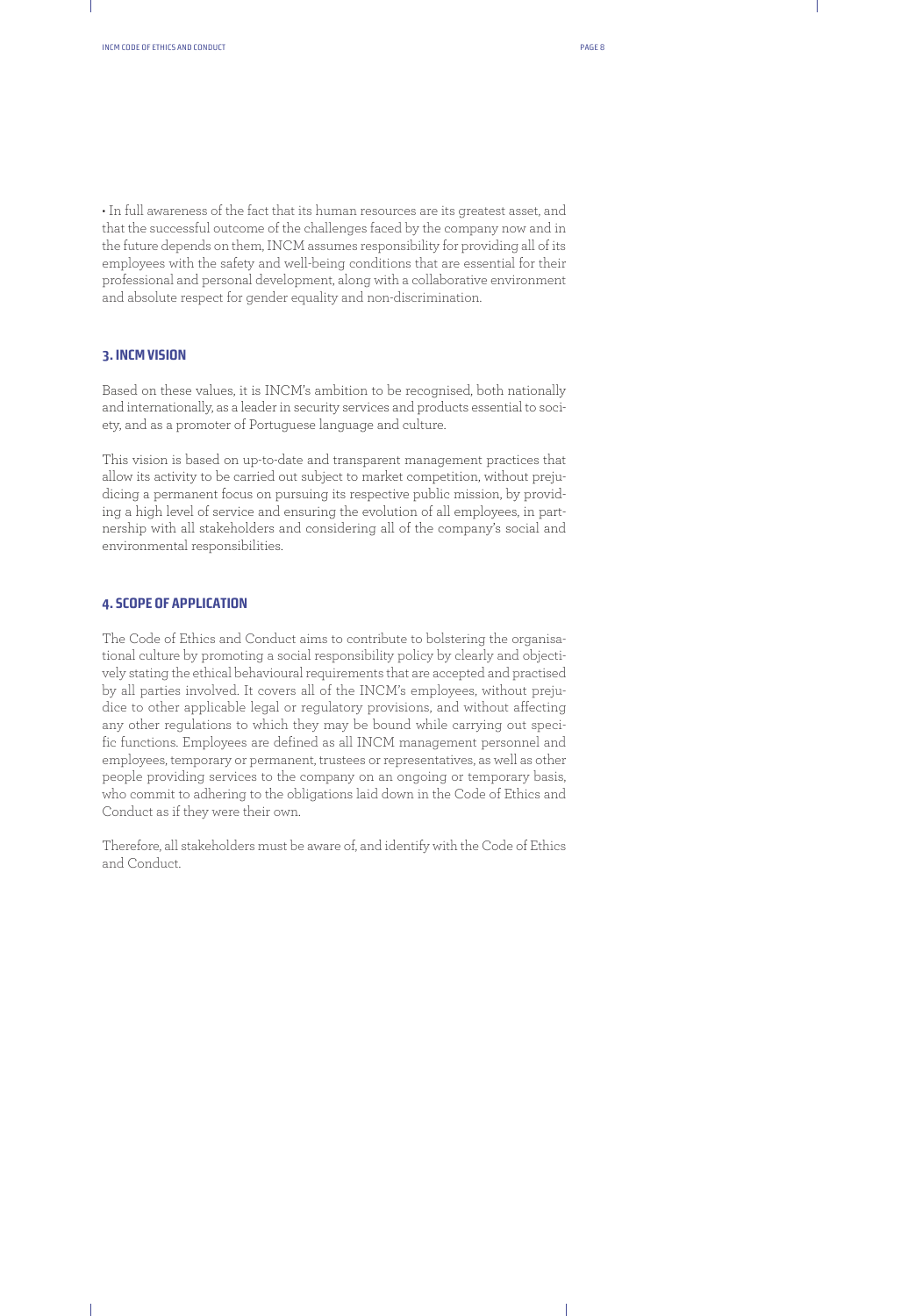## **OPERATIVE PART**

#### **5. BEHAVIOURAL REGULATIONS**

The behavioural standards set out in the Code of Ethics and Conduct derive from the INCM's aforementioned mission, values and vision. They must be met by all INCM employees during their respective day-to-day activities, such as to create an ethical culture in the organisation and contribute to maintaining the institutional image of competence and rigour enjoyed by INCM.

#### **6. GENERAL REGULATIONS**

All INCM employees, during all interactions that they engage in while performing their duties, must conduct themselves according to:

- Strict compliance with current legislation;
- Subordination to public interest;

• Equality of treatment, mutual respect and rejection of any discriminatory behaviour, specifically related to age, sex or sexual orientation, nationality, ethnic background, genetic heritage, marital status, family situation, disability, disease, religious, political or ideological convictions and trade union membership, as well as any other behaviour that could constitute any form of harassment or abuse of power;

- Loyalty and transparency;
- A focus on achieving the results defined within the scope of their duties.

INCM has taken on the values, commitments and principles that appear in the United Nations Global Compact, as regards the protection of human and workplace rights, environmental protection and the fight against corruption, which should be observed both by INCM and its employees as they carry out their duties, specifically:

## 6.1. COMPLIANCE WITH LEGISLATION AND REGULATIONS

During the course of all activities, INCM and its entire workforce undertake to ensure full compliance with current Portuguese and international legislation, with internal regulations currently in force in the company and with all other regulations that may be established in the future.

#### 6.2. SUPERVISORY AND OVERSIGHT AUTHORITIES

INCM respects all supervisory and oversight authorities and cooperates to allow them to carry out the tasks with which they are entrusted. To this end, the INCM's behaviour involves engaging in dialogue and facilitating the role that these entities play, as part of their legitimate supervisory and oversight competences, by strictly and transparently providing all information requested of it, or that must be provided as a result of applicable legislation, in a timely manner.

## 6.3. FREEDOM OF ASSOCIATION

INCM supports freedom of association and recognises the right of associations to negotiate.

 $\mathbf{I}$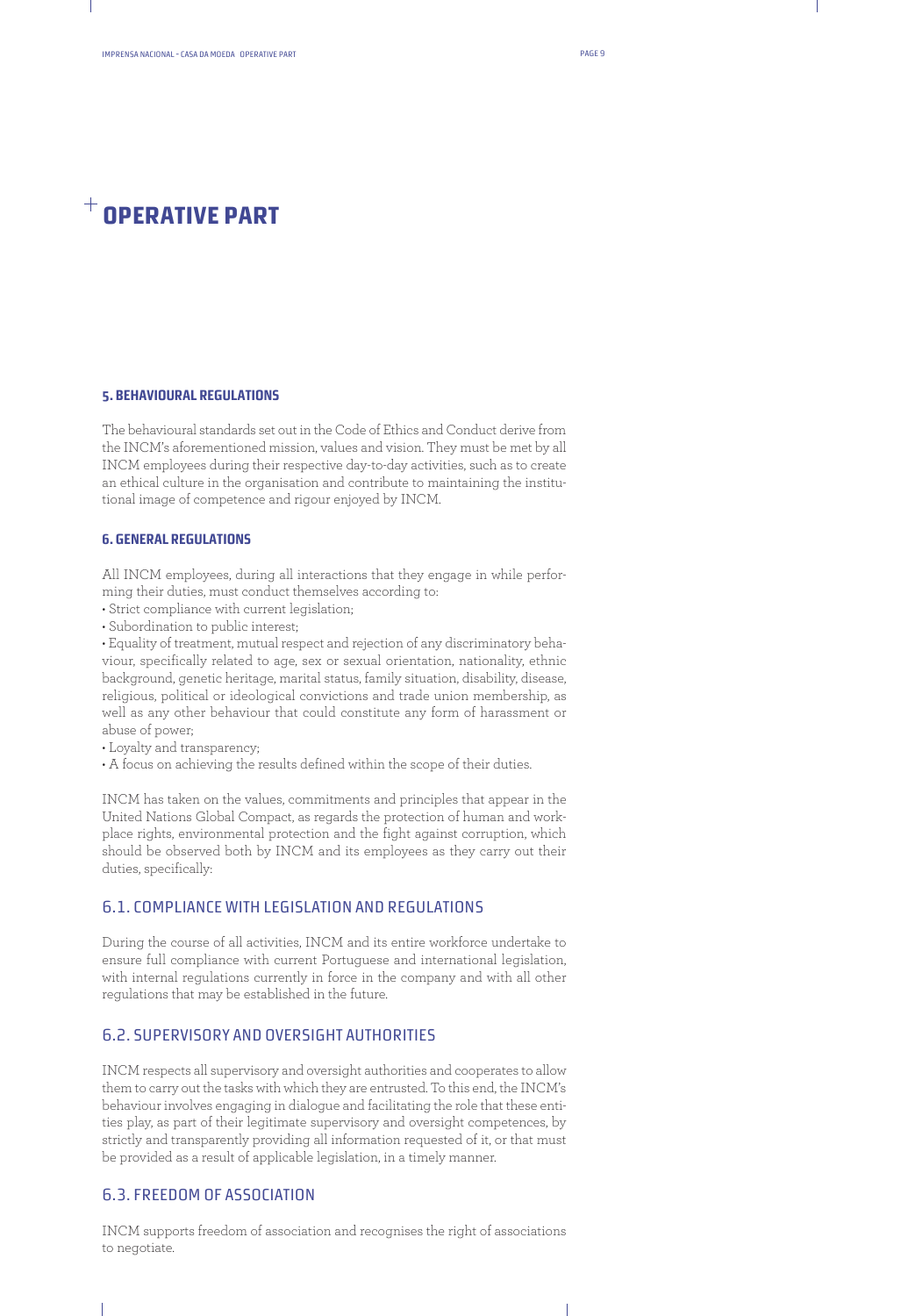#### 6.4. PROTECTION OF HUMAN RIGHTS

INCM undertakes to respect and protect human rights and to prevent any violation of rights of which it may become aware.

## 6.5. PROHIBITION OF DISCRIMINATION

INCM believes that any form of discrimination incompatible with human dignity is unacceptable, specifically discrimination regarding origin, ethnic background, gender, political beliefs, religious persuasion and sexual orientation.

#### 6.6. PROHIBITION OF HARASSMENT

a) INCM rejects harassment in all of its forms, regardless of its nature or character. To this effect, it defines harassment as unwanted behaviour, regardless of whether or not it is based on discriminatory factors, engaged in during recruitment or during employment, work or professional training, with the aim or effect or disturbing or embarrassing a person, affecting his/her dignity or creating an atmosphere that is intimidating, hostile, degrading, humiliating or destabilising to him/her.

b) Without prejudice to any possible liability provided for in criminal and labour law, harassment entitles the victim to compensation for material and non-material damages, under the general terms of the law.

## 6.7. RIGHT TO PRIVACY

a) Each employee's right to privacy must be scrupulously respected.

b) Notwithstanding the absolute respect for private life, all INCM employees must ensure that their respective conduct does not jeopardise the image of the institution, and they should not overlook the impact of their respective conduct, ways of acting and conduct on the context of the INCM.

#### 6.8. GIFTS

a) Compliance with the principles of impartiality and independence is not compatible with the acceptance, by INCM employees, to their own benefit or that of third parties, of gifts, prizes or other benefits that may be considered or interpreted as an attempt to influence the company and/or employee.

b) Notwithstanding the provisions of line a), there is no objection to accepting gifts that are worth 25 euros or less, in a context of commercial relationships or simple hospitality.

c) Employees must refuse gifts that do not fall within the framework envisaged in line b), and must notify the Ethics Committee so that an explanatory letter can be sent to put the refusal into context of INCM's behavioural rules.

d) If in doubt, the affected employee should inform their respective line manager of the situation in writing who, in turn, should forward the matter to the Ethics Committee for a decision.

## 6.9. COMBATING CORRUPTION

INCM undertakes to combat all forms of corruption, including extortion and bribery. To this effect, INCM undertakes to maintain internal control procedures that are suitable for preventing and detecting irregularities, and for complying with any applicable laws and regulations.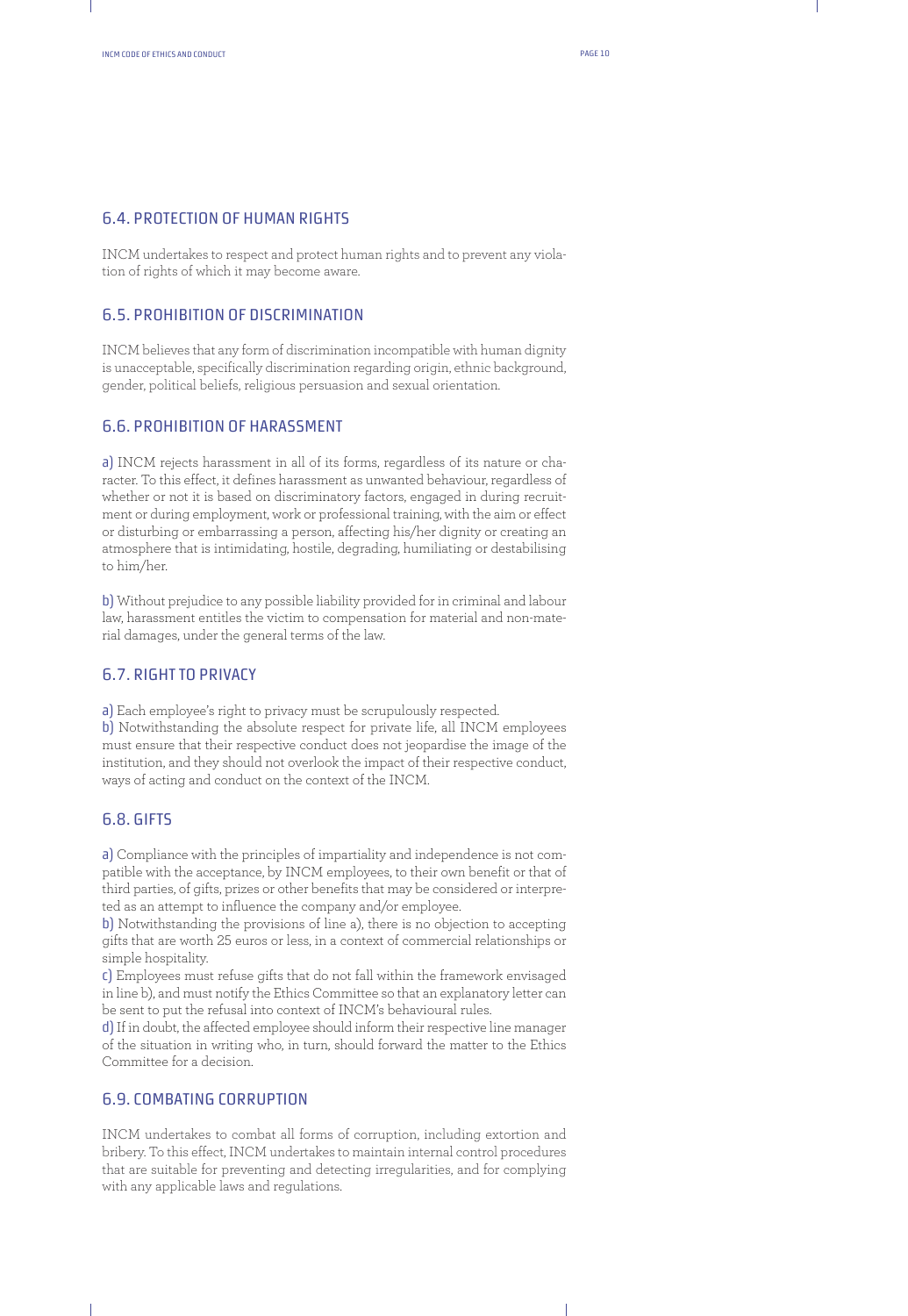#### 6.10. CONFLICTS OF INTEREST

a) As regards conflicts of interest, whenever INCM employees are, during the course of their activities, invited to participate in decision-making processes that directly or indirectly involve organisations with which they work or have worked, or involve people to whom they have or have had family or similar relationships, they must exclude themselves and inform the Ethics Committee and/or their respective managers of the existence of these relationships.

b) Any employees related to each other as family or with similar ties should not carry out their professional activities in hierarchical or direct functional relationships with each other.

c) Employees must abstain from performing any functions outside the company whenever the activities in question could jeopardise the fulfilment of their duties as INCM employees; they must also abstain from performing functions in organisations whose objectives could conflict or interfere with those of INCM.

#### 6.11. SECURITY AND CONFIDENTIALITY

a) INCM employees must observe professional secrecy regarding confidential information obtained while carrying out their functions, or as a consequence of their functions.

b) In addition to following all applicable legislation and regulations, any employees with privileged access to confidential assets and information must adopt the greatest possible prudence when making use of them.

c) All employees are prohibited from making use of the information and assets in question for their own benefit, or that of third parties. Such actions are punishable by law.

d) Employees from both inside and outside the company should treat facts and information about which they may become aware while carrying out their functions with reserve and discretion.

e) "Confidential information" is defined as any information, document or respective content, transmitted in full or in part, in writing, orally, in any other digital format or by any means of communication. It may specifically include product, specifications, drawings, designs, models or samples; technical, commercial, financial, administrative or strategic information, or information of any other type relating to INCM.

f) "Privileged access" is defined as follows:

- > Access to the identifying data of citizens in general, employees or organizations;
- > Access to confidential information about INCM or its subsidiaries;
- > Access to INCM assets;
- > Access to assets belonging to customers and other partners.

g) Even after the end of their respective employment contract or when no longer carrying out their respective functions at INCM, employees remain under the obligation of professional secrecy according to the aforementioned terms.

#### **7. STAKEHOLDER RELATIONS**

## 7.1. RELATIONS BETWEEN EMPLOYEES

a) INCM guarantees compliance with applicable health, safety, hygiene and well- -being in the workplace regulations. Its employees must strictly observe any laws, regulations and internal instructions on this matter.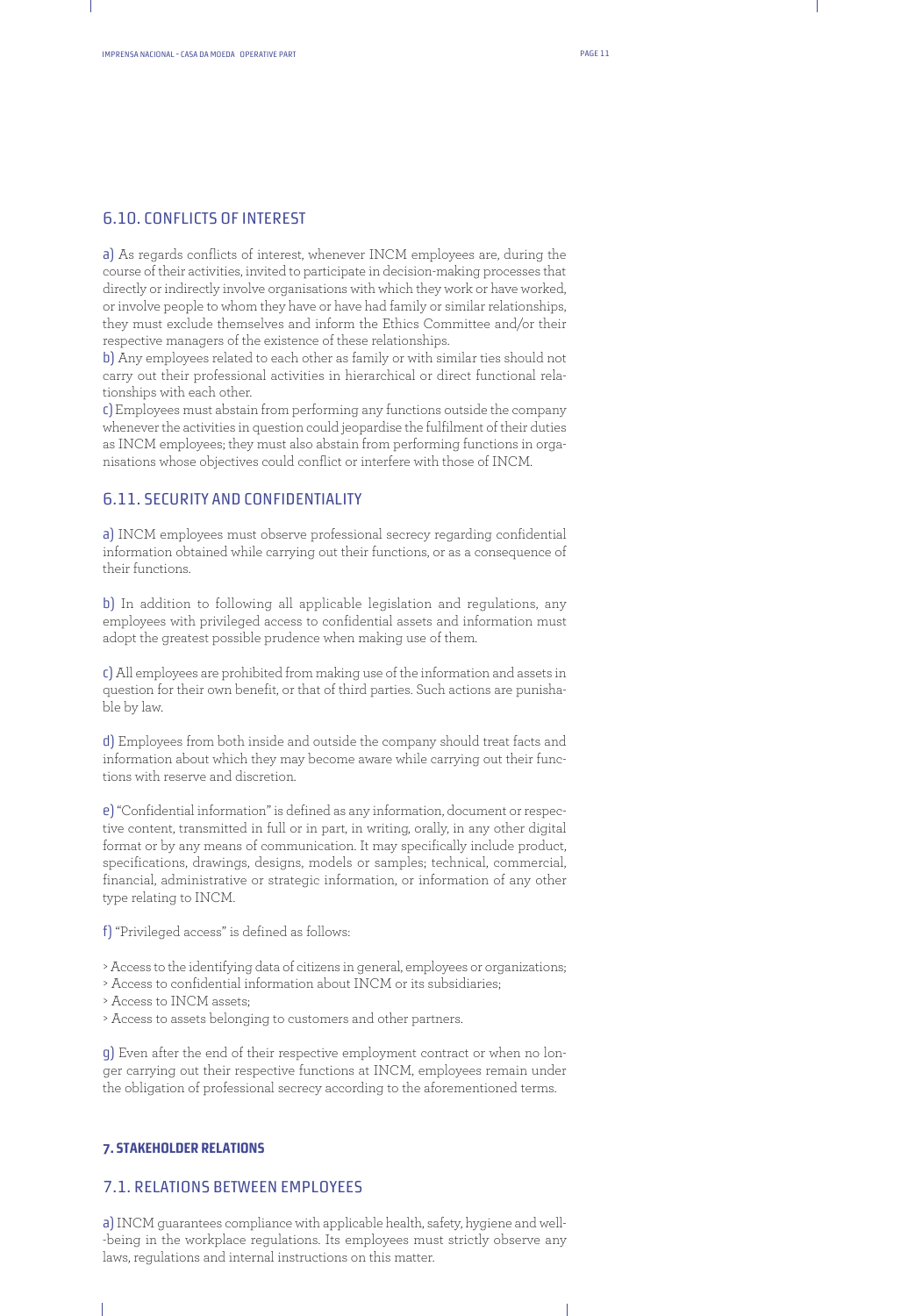b) Everybody is under the obligation to follow safety rules. It is the duty of all employees to notify their line managers or responsible services in a timely manner of the occurrence of any anomalous situation that could compromise the safety of people, installations and equipment.

c) INCM undertakes to fight discrimination in the workplace and to promote professional stability and development among employees throughout their working lives.

d) Employees must constantly strive to perfect and update their knowledge, with the aim of maintaining, developing and improving their professional skills and of providing a better service to customers.

e) INCM respects the principle of equality of opportunity and appraises the performance of its employees solely on the basis of effectively demonstrated individual merit; respective careers are evaluated based on these criteria.

f) INCM promotes the work-life balance of its employees.

g) Employees must form reciprocal relationships based on cordial, respectful and professional treatment, and must contribute to creating and maintaining a good working environment by cementing unity through mutual collaboration and cooperation.

h) Behaviour that harms the reputation of colleagues, specifically through prejudiced preconceptions, rumours or unsubstantiated information, is prohibited.

i) Correct treatment, loyalty and rigour should be the guiding principles behind manager-subordinate relations, inspiring positive attitudes and relationships of trust that give people an incentive to work as teams and strive for excellence.

j) Subordinates must respect management personnel as legitimate representatives of the management and must dutifully strive to meet the targets that are set for them as part of the company's mission. In turn, managers must respect their subordinates as people and indispensable participants in achieving the company's objectives; they must treat them as they would like to be treated, set challenging yet feasible tasks and goals for them and maintain ongoing and loyal relationships with them.

k) INCM undertakes to support freedom of association in the workplace.

l) Personal information about employees is subject to the principle of confidentiality and may only be accessed by the person themselves or those specifically responsible for its safekeeping, maintenance or processing.

## 7.2. SHAREHOLDER RELATIONS

a) INCM seeks to create value for the shareholder, based on commitments to excellence in company performance and following the guiding principles of sustainable development.

b) As professionals working for a public company, INCM employees must respect any attributes decided on by shareholders for the company.

c) INCM shall be governed with rigour, zeal and transparency, stimulating the creation of dialogue within administrative organisations and directing bodies, specifically regarding strategies, objectives, risk analysis and performance assessment, in observance of good corporate governance standards.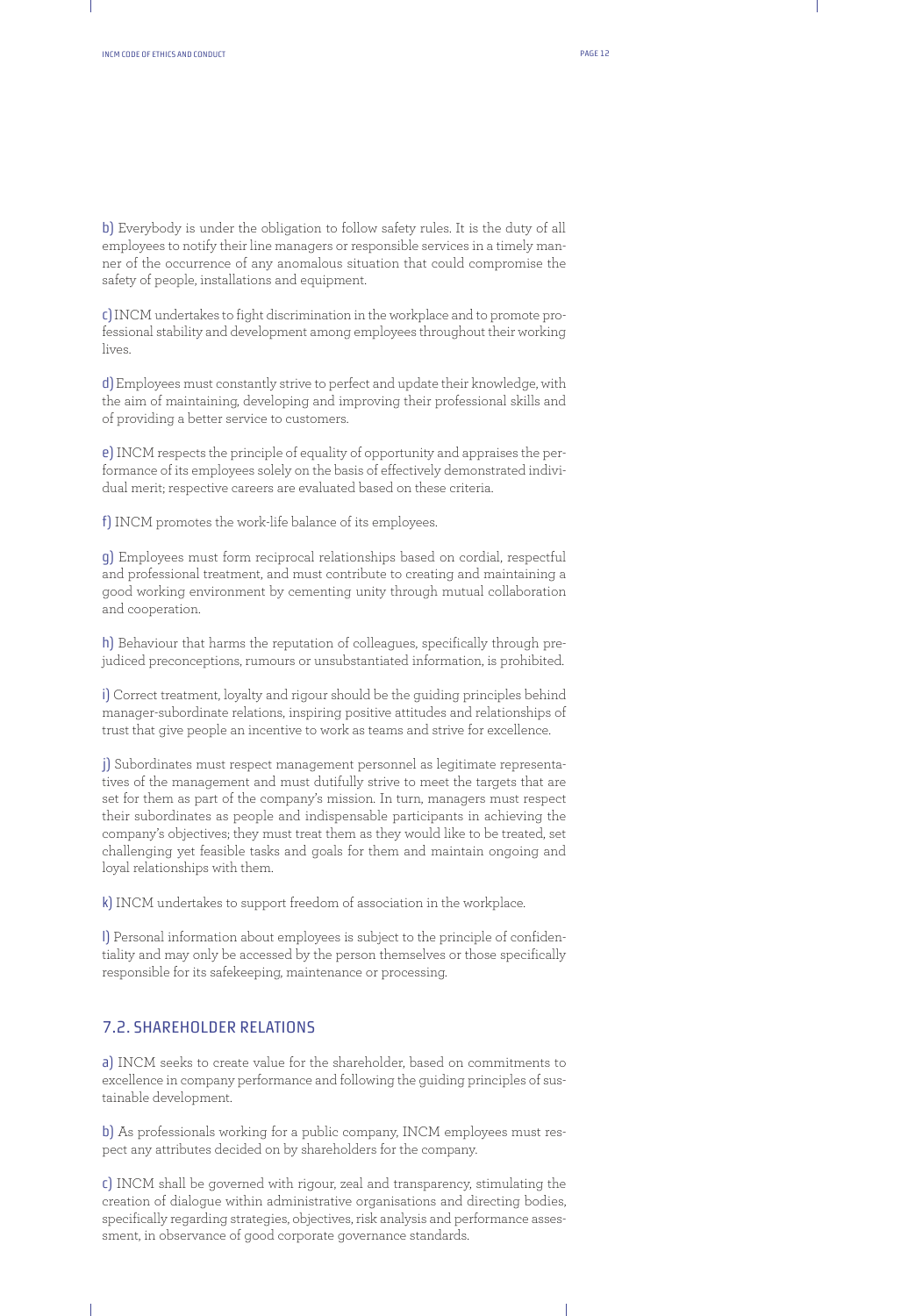d) INCM undertakes to make all relevant information available to shareholders in a reliable, transparent and timely manner.

e) Any information produced and published by the company must comply with applicable laws and regulations; it must be precise, complete, drafted in a timely manner and accurately represent the company's economic, financial, social, environmental and governmental situations. It must also include all materially relevant aspects of results of operations for appropriate reporting of the company's status and asset performance.

## 7.3. CUSTOMER RELATIONS

a) INCM seeks to meet customer expectations, which implies all employees adopting an attitude of customer focus.

b) Employees must display integrity, honesty, dedication and diligence when dealing with customers.

c) Due to INCM's mission, confidentiality is a key principle of customer relations and INCM employees are bound to professional secrecy even when no longer carrying out their functions.

d) Production methods, work organisation, customer files, software and technical and other documentation are integral parts of INCM's intellectual property and may not be used for other purposes.

e) Employees must ensure that the conditions and definitions agreed on with customers for supplying goods or providing services are scrupulously met.

f) Employees must have a proactive attitude and continually strive to make effective improvements to the range of goods and services on offer.

g) Information provided to customers must be true, accurate and transparent.

h) Employees should work with customers to promote the conditions necessary to maintain long term partnership relations based on mutual trust.

i) INCM observes proper market rules and criteria and will not enable forms of unfair competition, specifically market sharing agreements or price fixing, complicity aimed at obtaining advantages over competitors or obtaining commercial information by illegal means. INCM will always respect material and intellectual property rights.

## 7.4. RELATIONS WITH SUPPLIERS AND OTHER PARTNERS

a) Employees must display integrity, honesty, dedication and diligence when dealing with suppliers and other business partners.

b) Employees must observe the principle of good faith during negotiations, fully honour their commitments to suppliers and partners and verify full compliance by these suppliers and partners with contractually defined regulations.

c) Suppliers and service providers must be selected in accordance with the law and with market conditions; economic and financial indicators should be considered along with commercial conditions and the quality of the proposed products and services, as well as the ethical behaviour of the supplier or service provider as perceived by the general public.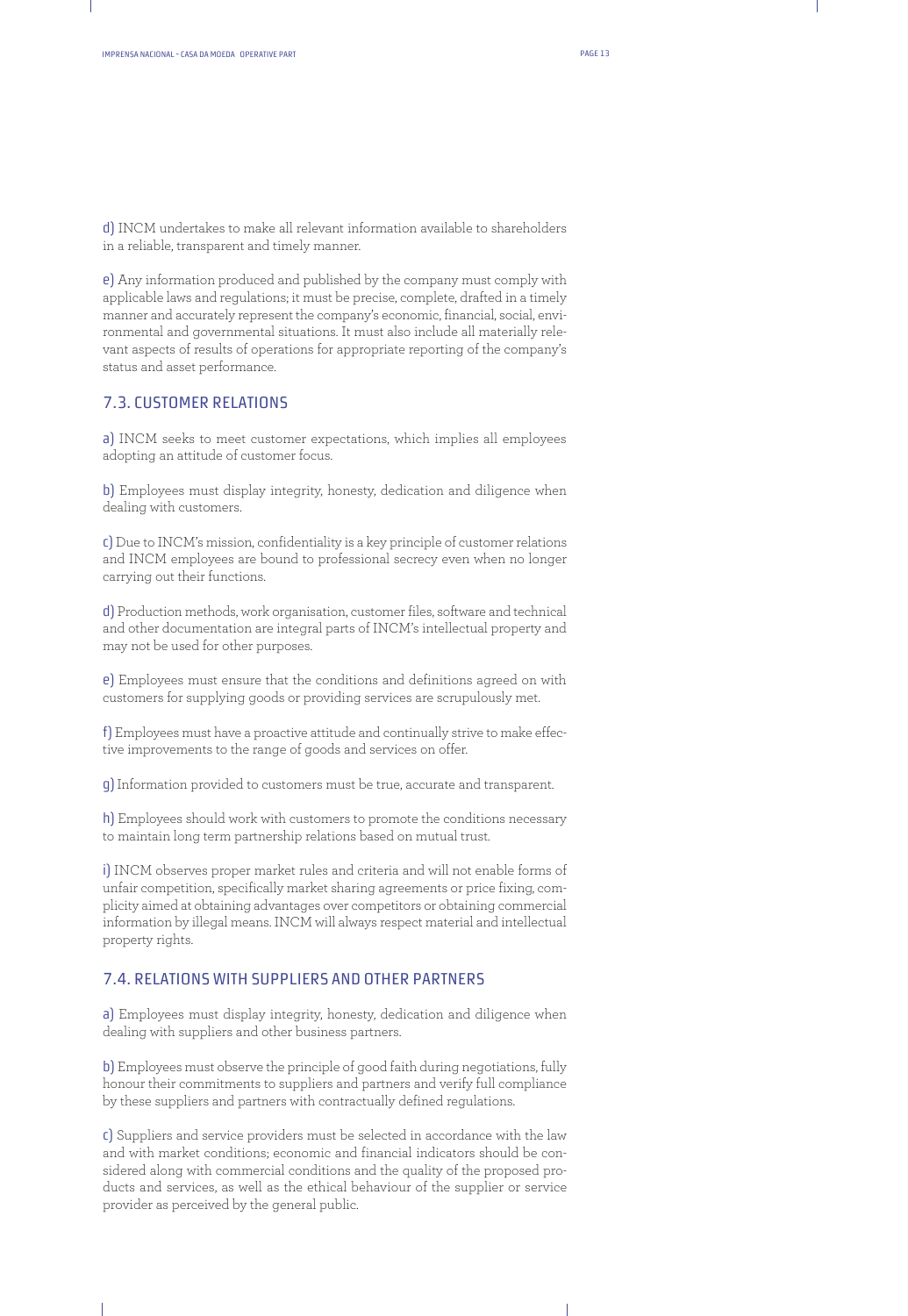d) Employees should draw the attention of suppliers, service providers and partners to compliance with INCM's ethical values, specifically regarding confidentiality of information.

e) If relationships with suppliers or other partners involve material or intellectual property rights, these must be unequivocally defined by the parties.

## 7.5. COMMUNITY RELATIONS IN GENERAL

a) INCM assumes social responsibility towards the communities where it carries out its business activities, such as to contribute to their progress and well-being.

b) In relations with other Portuguese and international entities and organisations, INCM must maintain an attitude of participation and cooperation by supporting initiatives that fall within the framework of its activities and that could lead to added value for the company and its employees.

c) Information provided to social media, in the form of press releases and publicity, should be informative and truthful by nature and should respect the cultural and ethical values of the community and human dignity, thereby contributing to INCM's good reputation.

d) No employee may decide on opportunities for publishing/releasing information to communication organisations, unless they are ordered to act in the capacity as company representative or spokesperson by the relevant chain of command.

e) In relations with third parties, specifically over social networks, employees must keep in mind their duties of loyalty, confidentiality, good manners and respect for their employer and all other employees. Situations that could directly or indirectly lead to conflicts of interest or that could call INCM's good reputation into question, must be avoided.

## 7.6. ENVIRONMENTAL RELATIONS

a) INCM undertakes to support a preventative approach to environmental challenges, to promote environmental responsibility among all of its stakeholders and to encourage the use of technologies that do not harm the environment.

b) INCM employees and partners must actively participate in environmental, waste, waste separation and eco-efficiency policies. They should carefully manage scarce resources and give preference to the use of biodegradable or recyclable materials.

c) INCM believes that sustainable development is the best way to achieve the strategic objective of economic growth while contributing to the creation of a more evolved society and preserving the environment and non-renewable resources for future generations.

#### **8. GUARANTEE OF COMPLIANCE**

## 8.1. PUBLICATION

This Code is published on the INCM website and on the Intranet, and it, along with its successive alterations, revisions or updates, is made available to all employees in hard copy and digital format.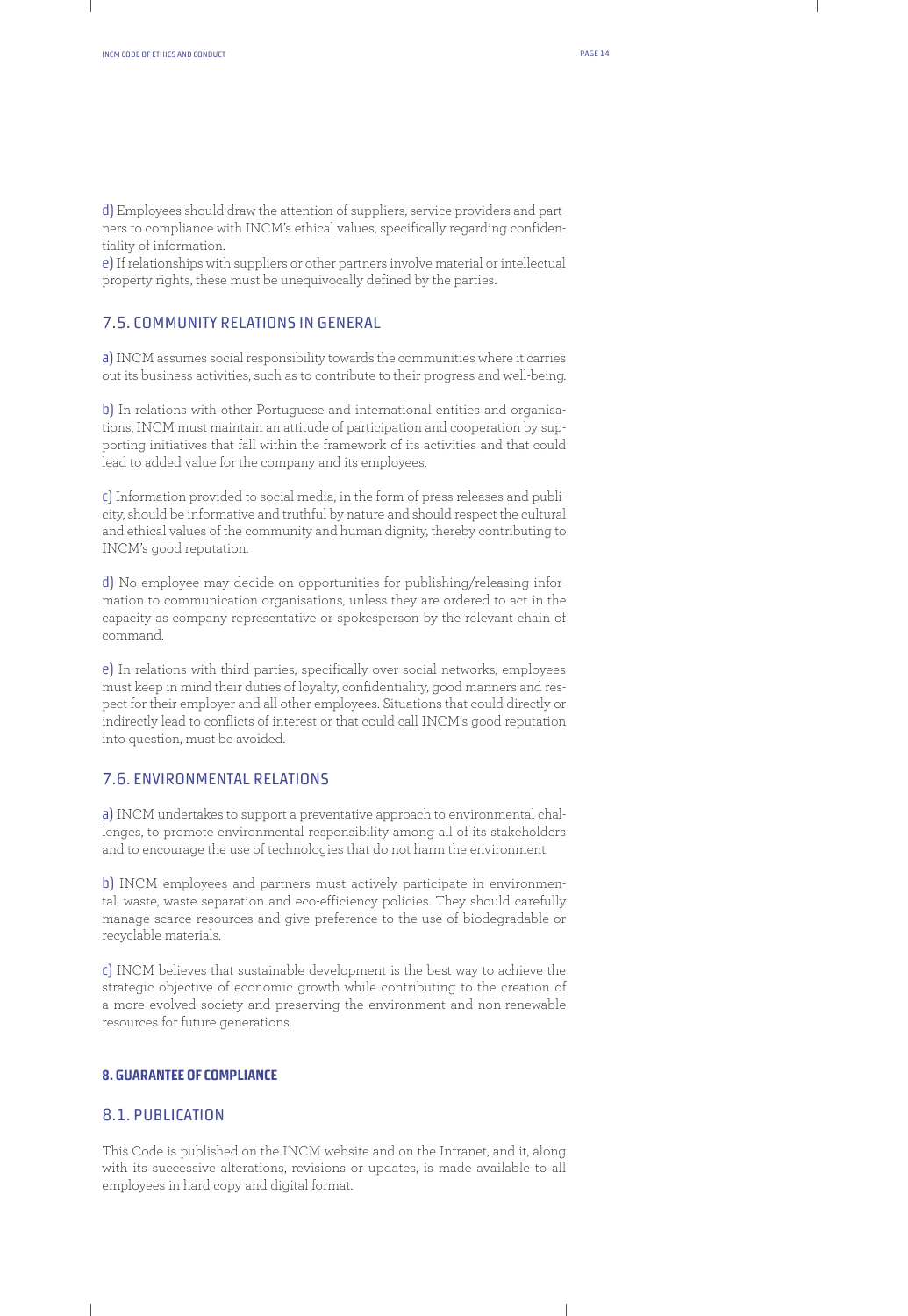#### 8.2. COMPLIANCE WITH REGULATIONS

Full compliance with the regulations contained in this code is mandatory for all INCM employees. Any failure to comply could have disciplinary consequences under the terms envisaged by law.

## 8.3. COMPLAINTS

Employees must give notification of cases of possible irregularities detected in the company, with the guarantee that they will be protected from any type of retaliation and that the process will be carried out confidentially.

## 8.4. CONFIDENTIALITY

INCM guarantees that all complaints will be dealt with full confidentiality and fairness, and that measures will be taken to investigate the alleged irregularity. If it is confirmed that it has been committed, adequate corrective, disciplinary or other actions will be implemented as appropriate.

## **9. THE ETHICS COMMITTEE**

#### 9.1. MISSION

The mission of the Ethics Committee is to promote the application of INCM's Code of Ethics and Conduct and its evolution, by contributing to a general awareness of the best practices in this area and by taking action when inappropriate practices occur.

#### 9.2. REGULATIONS

The composition, operating model and other provisions relating to the Ethics Committee are defined in separate regulations.

#### 9.3. CONTACT

Any questions regarding this Code, as well as requests for clarifications or complaints should be sent to the Chair of the Ethics Committee to the e-mail address etica@incm.pt.

## **10. APPROVAL AND REVIEW OF THE CODE OF ETHICS AND CONDUCT**

The Code of Ethics and Conduct is approved by INCM's Board of Directors and comes into force on the day after its respective publication. It is reviewed at least once every two years with a view to keeping it continually and permanently up-to-date.